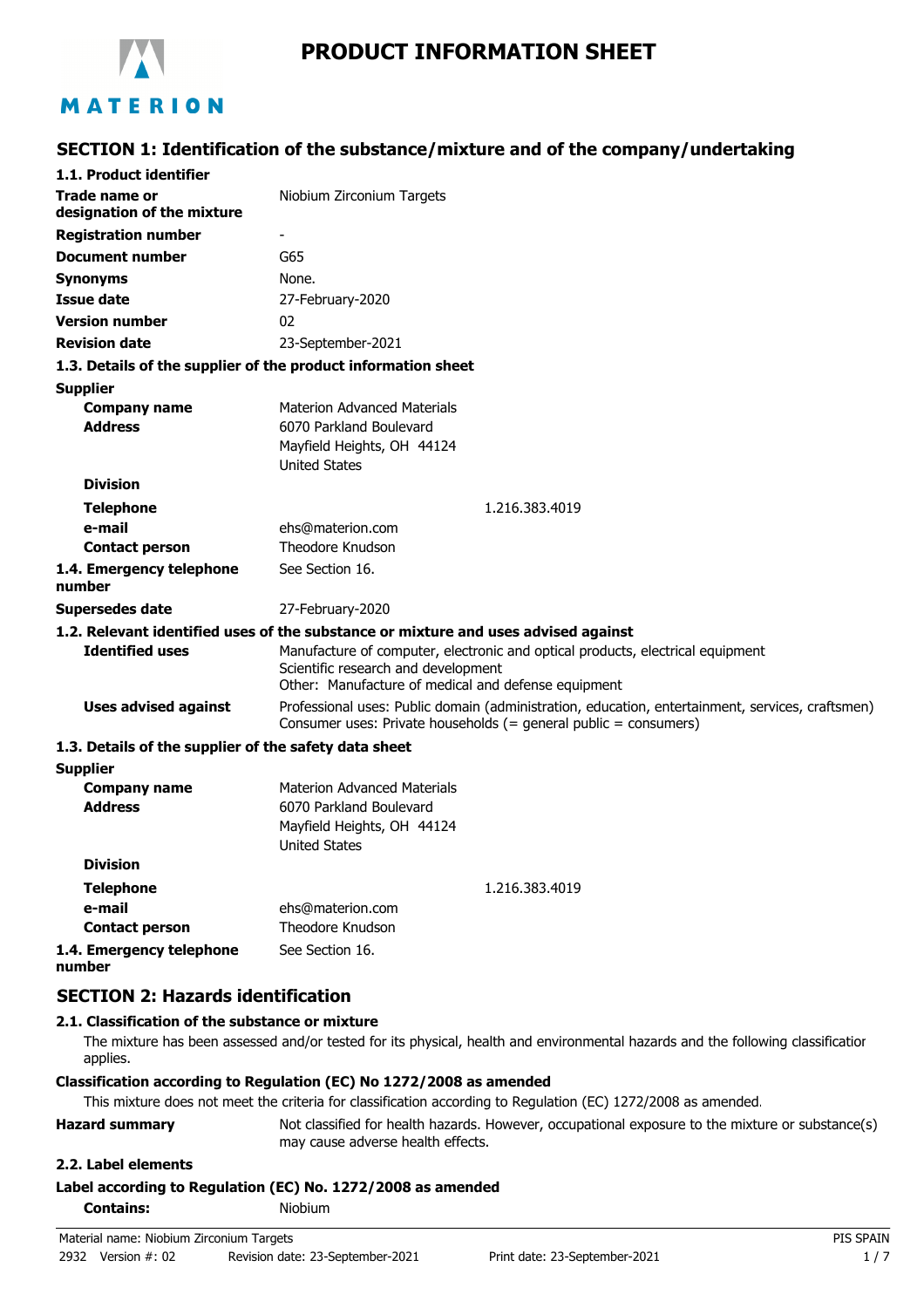| <b>Hazard pictograms</b>          | None.                                                                                                                                                                                                                                                                 |
|-----------------------------------|-----------------------------------------------------------------------------------------------------------------------------------------------------------------------------------------------------------------------------------------------------------------------|
| Signal word                       | None.                                                                                                                                                                                                                                                                 |
| <b>Hazard statements</b>          | The material as sold in solid form is generally not considered hazardous. However, if the process<br>involves grinding, melting, cutting or any other process that causes a release of dust or fumes,<br>hazardous levels of airborne particulate could be generated. |
| <b>Precautionary statements</b>   |                                                                                                                                                                                                                                                                       |
| <b>Prevention</b>                 | Observe good industrial hygiene practices.                                                                                                                                                                                                                            |
| <b>Response</b>                   | Wash hands after handling.                                                                                                                                                                                                                                            |
| <b>Storage</b>                    | Store away from incompatible materials.                                                                                                                                                                                                                               |
| <b>Disposal</b>                   | Dispose of waste and residues in accordance with local authority requirements.                                                                                                                                                                                        |
| Supplemental label<br>information | For further information, please contact the Product Stewardship Department at $+1.216.383.4019$ .                                                                                                                                                                     |
| 2.3. Other hazards                | Not a PBT or vPvB substance or mixture.                                                                                                                                                                                                                               |

# **SECTION 3: Composition/information on ingredients**

## **3.2. Mixtures**

### **General information**

| <b>Chemical name</b>              |                          | %         | No.                    | CAS-No. / EC REACH Registration No. Index No. |                          | <b>Notes</b> |
|-----------------------------------|--------------------------|-----------|------------------------|-----------------------------------------------|--------------------------|--------------|
| <b>Niobium</b>                    |                          | $45 - 55$ | 7440-03-1<br>231-113-5 | -                                             | $\overline{\phantom{a}}$ |              |
|                                   | <b>Classification: -</b> |           |                        |                                               |                          |              |
| Other components helow reportable |                          | 45 - 55   |                        |                                               |                          |              |

Other components below reportable levels 45 - 55

# **SECTION 4: First aid measures**

| <b>General information</b>                                                               | Ensure that medical personnel are aware of the material(s) involved, and take precautions to<br>protect themselves.                                         |
|------------------------------------------------------------------------------------------|-------------------------------------------------------------------------------------------------------------------------------------------------------------|
| 4.1. Description of first aid measures                                                   |                                                                                                                                                             |
| <b>Inhalation</b>                                                                        | Move to fresh air. Call a physician if symptoms develop or persist.                                                                                         |
| <b>Skin contact</b>                                                                      | Wash off with soap and water. Get medical attention if irritation develops and persists.                                                                    |
| Eye contact                                                                              | Rinse with water. Get medical attention if irritation develops and persists.                                                                                |
| <b>Ingestion</b>                                                                         | Rinse mouth. Get medical attention if symptoms occur.                                                                                                       |
| 4.2. Most important<br>symptoms and effects, both<br>acute and delayed                   | Exposure may cause temporary irritation, redness, or discomfort.                                                                                            |
| 4.3. Indication of any<br>immediate medical attention<br>and special treatment<br>needed | Treat symptomatically.                                                                                                                                      |
| <b>SECTION 5: Firefighting measures</b>                                                  |                                                                                                                                                             |
| <b>General fire hazards</b>                                                              | No unusual fire or explosion hazards noted.                                                                                                                 |
| 5.1. Extinguishing media                                                                 |                                                                                                                                                             |
| <b>Suitable extinguishing</b><br>media                                                   | Dry powder. Dry sand.                                                                                                                                       |
| <b>Unsuitable extinguishing</b><br>media                                                 | Water.                                                                                                                                                      |
| 5.2. Special hazards arising<br>from the substance or<br>mixture                         | This product is not flammable.                                                                                                                              |
| 5.3. Advice for firefighters                                                             |                                                                                                                                                             |
| <b>Special protective</b><br>equipment for<br>firefighters                               | Wear suitable protective equipment.                                                                                                                         |
| <b>Special firefighting</b><br>procedures                                                | Use standard firefighting procedures and consider the hazards of other involved materials.                                                                  |
| <b>Specific methods</b>                                                                  | Move containers from fire area if you can do so without risk. Use standard firefighting procedures<br>and consider the hazards of other involved materials. |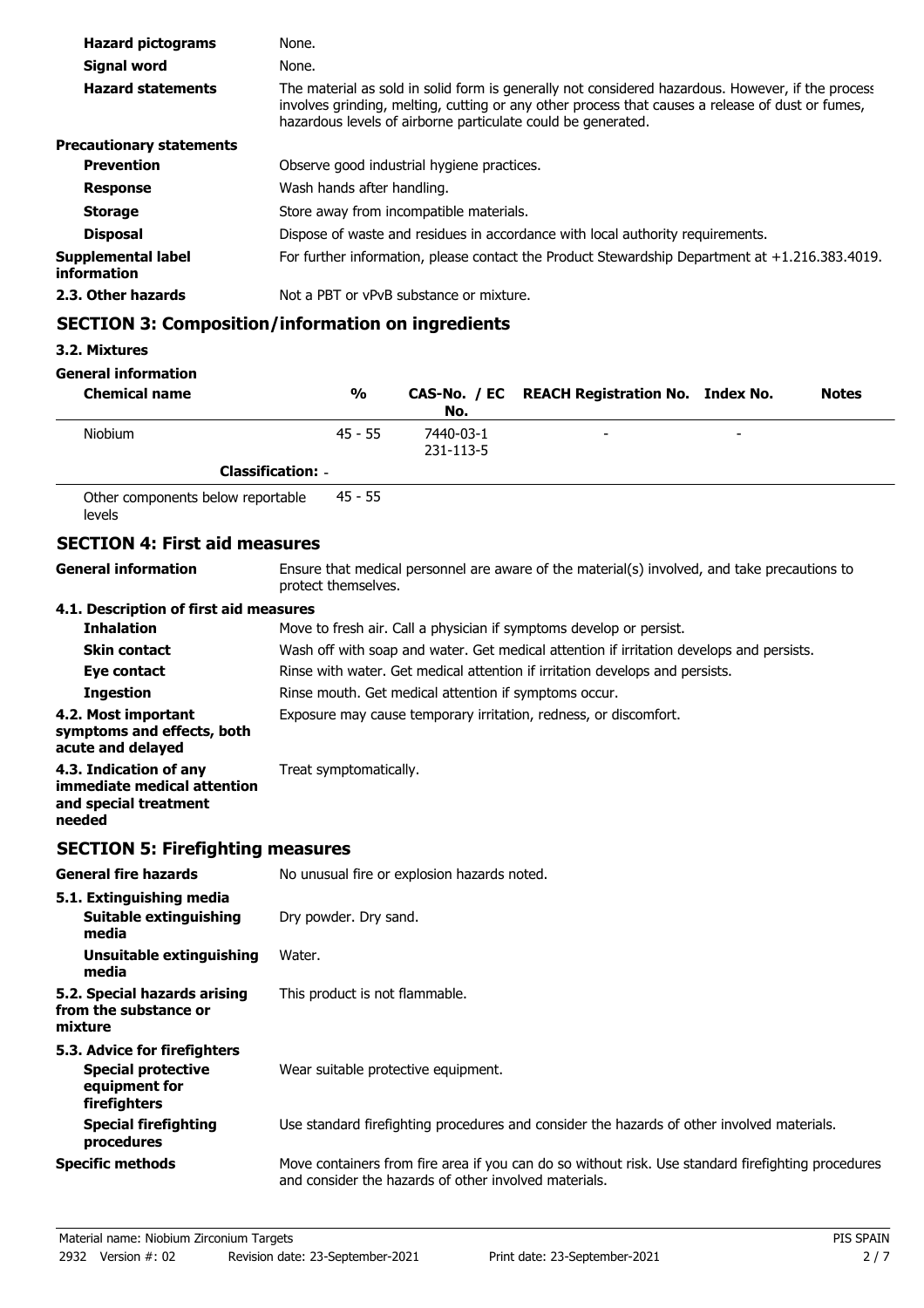# **SECTION 6: Accidental release measures**

|                                                              | 6.1. Personal precautions, protective equipment and emergency procedures                               |
|--------------------------------------------------------------|--------------------------------------------------------------------------------------------------------|
| For non-emergency<br>personnel                               | Keep unnecessary personnel away. For personal protection, see section 8 of the PIS.                    |
| For emergency<br>responders                                  | Keep unnecessary personnel away. Use personal protection recommended in Section 8 of the PIS.          |
| 6.2. Environmental<br>precautions                            | Avoid discharge into drains, water courses or onto the ground.                                         |
| 6.3. Methods and material for<br>containment and cleaning up | Stop the flow of material, if this is without risk. Following product recovery, flush area with water. |
| 6.4. Reference to other<br>sections                          | For personal protection, see section 8 of the PIS. For waste disposal, see section 13 of the PIS.      |
| CECTION 7: Handling and storage                              |                                                                                                        |

### **SECTION 7: Handling and storage**

| 7.1. Precautions for safe<br>handling                                          | Observe good industrial hygiene practices.                          |
|--------------------------------------------------------------------------------|---------------------------------------------------------------------|
| 7.2. Conditions for safe<br>storage, including any<br><i>incompatibilities</i> | Store away from incompatible materials (see Section 10 of the PIS). |
| 7.3. Specific end use(s)                                                       | Not available.                                                      |

# **SECTION 8: Exposure controls/personal protection**

### **8.1. Control parameters**

#### **Occupational exposure limits**

| <b>Spain. Occupational Exposure Limits</b>                   |                                                                                                                                                                                   |                                                                                                                                                                                                                                                                                                   |  |  |
|--------------------------------------------------------------|-----------------------------------------------------------------------------------------------------------------------------------------------------------------------------------|---------------------------------------------------------------------------------------------------------------------------------------------------------------------------------------------------------------------------------------------------------------------------------------------------|--|--|
| <b>Components</b>                                            | <b>Type</b>                                                                                                                                                                       | <b>Value</b>                                                                                                                                                                                                                                                                                      |  |  |
| ZIRCONIUM POWDER, DRY<br>(NON PYROPHORIC) (CAS<br>7440-67-7) | <b>STEL</b>                                                                                                                                                                       | 10 mg/m3                                                                                                                                                                                                                                                                                          |  |  |
|                                                              | <b>TWA</b>                                                                                                                                                                        | 5 mg/m $3$                                                                                                                                                                                                                                                                                        |  |  |
| <b>Biological limit values</b>                               | No biological exposure limits noted for the ingredient(s).                                                                                                                        |                                                                                                                                                                                                                                                                                                   |  |  |
| <b>Recommended monitoring</b><br>procedures                  | Follow standard monitoring procedures.                                                                                                                                            |                                                                                                                                                                                                                                                                                                   |  |  |
| <b>Derived no effect levels</b><br>(DNELs)                   | Not available.                                                                                                                                                                    |                                                                                                                                                                                                                                                                                                   |  |  |
| <b>Predicted no effect</b><br>concentrations (PNECs)         | Not available.                                                                                                                                                                    |                                                                                                                                                                                                                                                                                                   |  |  |
| 8.2. Exposure controls                                       |                                                                                                                                                                                   |                                                                                                                                                                                                                                                                                                   |  |  |
| <b>Appropriate engineering</b><br>controls                   | established, maintain airborne levels to an acceptable level.                                                                                                                     | Good general ventilation should be used. Ventilation rates should be matched to conditions. If<br>applicable, use process enclosures, local exhaust ventilation, or other engineering controls to<br>maintain airborne levels below recommended exposure limits. If exposure limits have not been |  |  |
|                                                              | Individual protection measures, such as personal protective equipment                                                                                                             |                                                                                                                                                                                                                                                                                                   |  |  |
| <b>General information</b>                                   | with the supplier of the personal protective equipment.                                                                                                                           | Personal protection equipment should be chosen according to the CEN standards and in discussion                                                                                                                                                                                                   |  |  |
| <b>Eye/face protection</b>                                   | Wear approved safety glasses, goggles, face shield and/or welder's helmet when risk of eye injury<br>is present, particularly during operations that generate dust, mist or fume. |                                                                                                                                                                                                                                                                                                   |  |  |
| <b>Skin protection</b>                                       |                                                                                                                                                                                   |                                                                                                                                                                                                                                                                                                   |  |  |
| - Hand protection                                            | Wear gloves to prevent metal cuts and skin abrasions during handling.                                                                                                             |                                                                                                                                                                                                                                                                                                   |  |  |
| - Other                                                      | Wear suitable protective clothing.                                                                                                                                                |                                                                                                                                                                                                                                                                                                   |  |  |
| <b>Respiratory protection</b>                                | In case of insufficient ventilation, wear suitable respiratory equipment.                                                                                                         |                                                                                                                                                                                                                                                                                                   |  |  |
| <b>Thermal hazards</b>                                       | Wear appropriate thermal protective clothing, when necessary.                                                                                                                     |                                                                                                                                                                                                                                                                                                   |  |  |
| <b>Hygiene measures</b>                                      | remove contaminants.                                                                                                                                                              | Always observe good personal hygiene measures, such as washing after handling the material and<br>before eating, drinking, and/or smoking. Routinely wash work clothing and protective equipment to                                                                                               |  |  |
| <b>Environmental exposure</b><br>controls                    | established, maintain airborne levels to an acceptable level.                                                                                                                     | Good general ventilation should be used. Ventilation rates should be matched to conditions. If<br>applicable, use process enclosures, local exhaust ventilation, or other engineering controls to<br>maintain airborne levels below recommended exposure limits. If exposure limits have not been |  |  |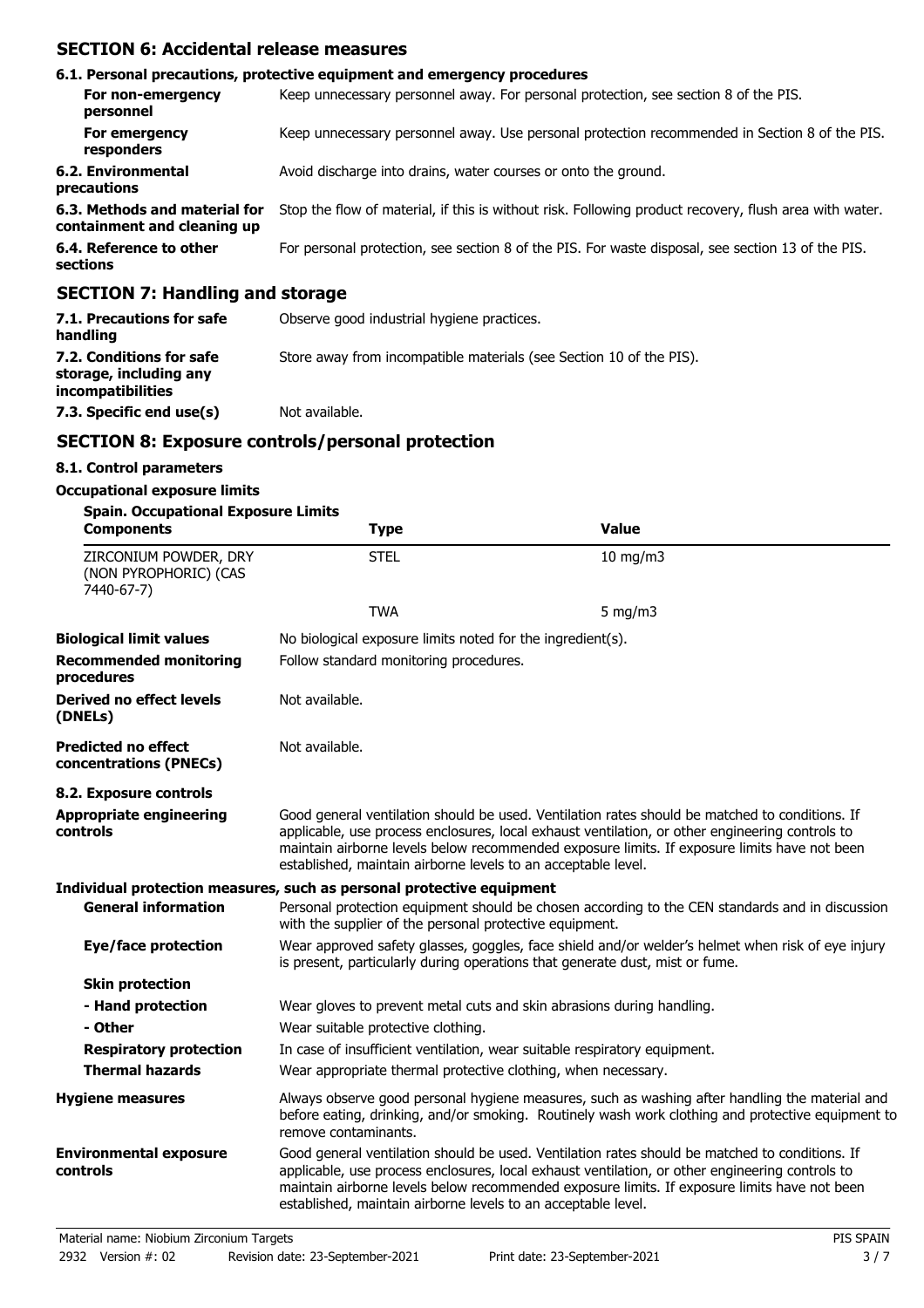# **SECTION 9: Physical and chemical properties**

# **9.1. Information on basic physical and chemical properties**

| <b>Appearance</b>                                    |                                                               |
|------------------------------------------------------|---------------------------------------------------------------|
| <b>Physical state</b>                                | Solid.                                                        |
| <b>Form</b>                                          | Solid.                                                        |
| Colour                                               | Grayish-white                                                 |
| Odour                                                | None.                                                         |
| <b>Odour threshold</b>                               | Not applicable.                                               |
| рH                                                   | Not applicable.                                               |
| <b>Melting point/freezing point</b>                  | 1857 °C (3374,6 °F) estimated / Not applicable.               |
| <b>Initial boiling point and</b><br>boiling range    | Not applicable.                                               |
| <b>Flash point</b>                                   | Not applicable.                                               |
| <b>Evaporation rate</b>                              | Not applicable.                                               |
| <b>Flammability (solid, gas)</b>                     | None known.                                                   |
| <b>Upper/lower flammability or explosive limits</b>  |                                                               |
| <b>Flammability limit - lower</b><br>(%)             | Not applicable.                                               |
| <b>Flammability limit - lower</b><br>(%) temperature | Not applicable.                                               |
| <b>Flammability limit -</b><br>upper $(% )$          | Not applicable.                                               |
| <b>Flammability limit -</b><br>upper (%) temperature | Not applicable.                                               |
| <b>Explosive limit - lower (</b><br>%)               | Not applicable.                                               |
| <b>Explosive limit - lower (</b><br>%) temperature   | Not applicable.                                               |
| <b>Explosive limit - upper</b><br>(%)                | Not applicable.                                               |
| <b>Explosive limit - upper (</b><br>%) temperature   | Not applicable.                                               |
| Vapour pressure                                      | Not applicable.                                               |
| <b>Vapour density</b>                                | Not applicable.                                               |
| <b>Relative density</b>                              | Not applicable.                                               |
| Solubility(ies)                                      |                                                               |
| Solubility (water)                                   | Insoluble.                                                    |
| <b>Partition coefficient</b><br>(n-octanol/water)    | Not applicable.                                               |
| <b>Auto-ignition temperature</b>                     | Not applicable.                                               |
| <b>Decomposition temperature</b>                     | Not applicable.                                               |
| <b>Viscosity</b>                                     | Not applicable.                                               |
| <b>Explosive properties</b>                          | Not explosive.                                                |
| <b>Oxidising properties</b>                          | Not oxidising.                                                |
| 9.2. Other information<br><b>Density</b>             | Not applicable.                                               |
| <b>SECTION 10: Stability and reactivity</b>          |                                                               |
| $101$ Doscrivity                                     | The product is stable and nep reactive under permal condition |

### **10.1. Reactivity** The product is stable and non-reactive under normal conditions of use, storage and transport. **10.2. Chemical stability** Material is stable under normal conditions. 10.3. Possibility of hazardous No dangerous reaction known under conditions of normal use. **reactions 10.4. Conditions to avoid** Contact with incompatible materials. 10.5. Incompatible materials Strong oxidising agents. 10.6. Hazardous **No hazardous decomposition products are known. decomposition products**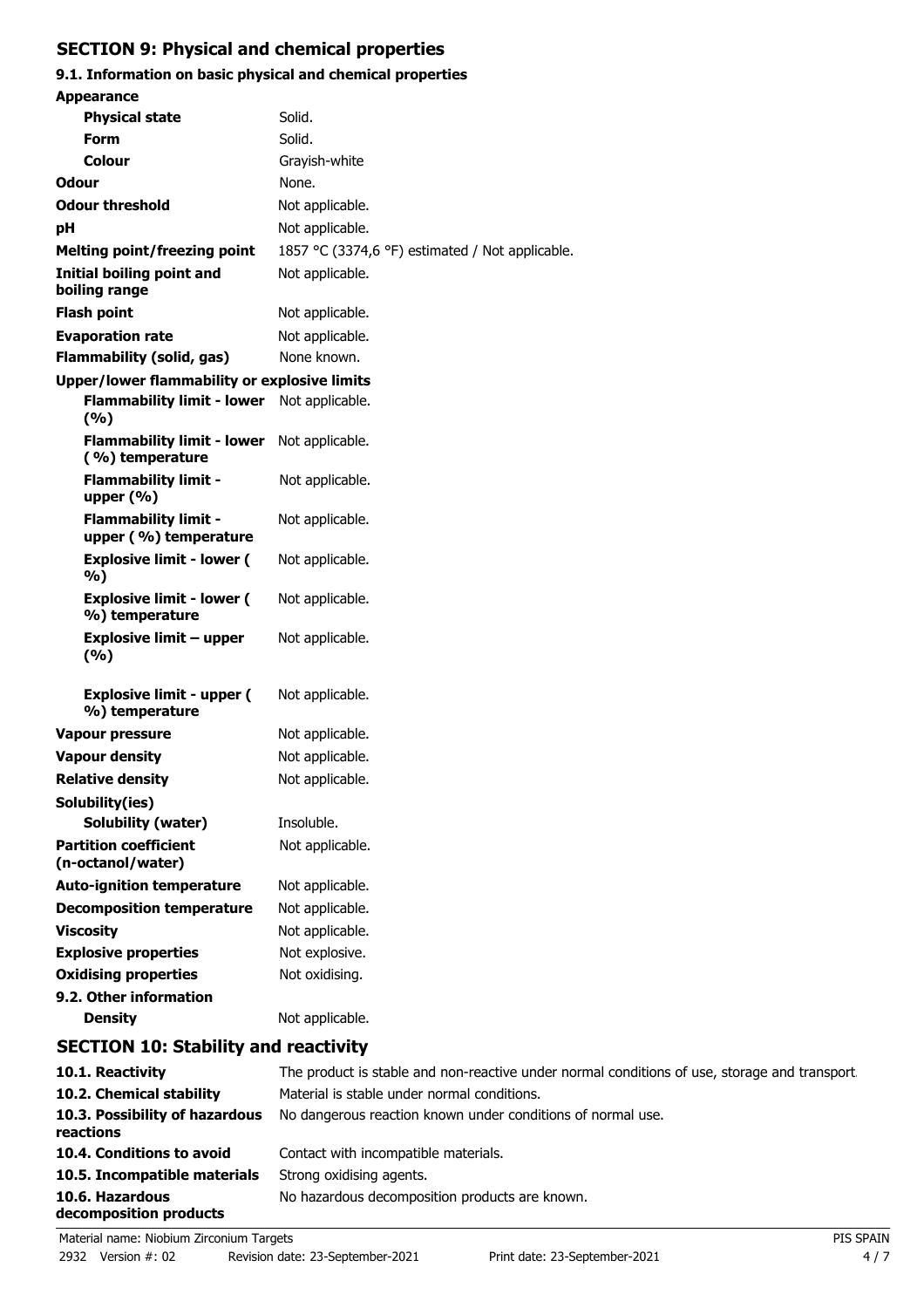# **SECTION 11: Toxicological information**

**General information CCCUPATION** Occupational exposure to the substance or mixture may cause adverse effects.

#### **Information on likely routes of exposure**

| 11 1 Tefaunation an teuiselecisel effecte                  |                                                      |  |
|------------------------------------------------------------|------------------------------------------------------|--|
| Symptoms                                                   | None known.                                          |  |
| Expected to be a low ingestion hazard.<br><b>Ingestion</b> |                                                      |  |
| Eye contact                                                | Not relevant, due to the form of the product.        |  |
| <b>Skin contact</b>                                        | No adverse effects due to skin contact are expected. |  |
| <b>Inhalation</b>                                          | No adverse effects due to inhalation are expected.   |  |

#### **11.1. Information on toxicological effects**

| <b>Acute toxicity</b>                                 | None known.                                 |
|-------------------------------------------------------|---------------------------------------------|
| <b>Skin corrosion/irritation</b>                      | Not likely, due to the form of the product. |
| Serious eye damage/eye<br>irritation                  | Not likely, due to the form of the product. |
| <b>Respiratory sensitisation</b>                      | Not a respiratory sensitizer.               |
| <b>Skin sensitisation</b>                             | Not a skin sensitiser.                      |
| Germ cell mutagenicity                                | Not classified.                             |
| Carcinogenicity                                       | Not classified.                             |
| <b>Reproductive toxicity</b>                          | Not classified.                             |
| Specific target organ toxicity<br>- single exposure   | Not classified.                             |
| Specific target organ toxicity<br>- repeated exposure | Not classified.                             |
| <b>Aspiration hazard</b>                              | Not an aspiration hazard.                   |
| Mixture versus substance<br>information               | No information available.                   |
| <b>Other information</b>                              | Not available.                              |

# **SECTION 12: Ecological information**

| 12.1. Toxicity                                            | The product is not classified as environmentally hazardous. However, this does not exclude the<br>possibility that large or frequent spills can have a harmful or damaging effect on the environment. |
|-----------------------------------------------------------|-------------------------------------------------------------------------------------------------------------------------------------------------------------------------------------------------------|
| 12.2. Persistence and<br>degradability                    | No data is available on the degradability of any ingredients in the mixture.                                                                                                                          |
| 12.3. Bioaccumulative<br>potential                        | No data available.                                                                                                                                                                                    |
| <b>Partition coefficient</b><br>n-octanol/water (log Kow) | Not available.                                                                                                                                                                                        |
| <b>Bioconcentration factor (BCF)</b>                      | Not available.                                                                                                                                                                                        |
| 12.4. Mobility in soil                                    | No data available.                                                                                                                                                                                    |
| 12.5. Results of PBT and<br><b>vPvB</b> assessment        | Not a PBT or vPvB substance or mixture.                                                                                                                                                               |
| 12.6. Other adverse effects                               | No other adverse environmental effects (e.g. ozone depletion, photochemical ozone creation<br>potential, endocrine disruption, global warming potential) are expected from this component.            |

# **SECTION 13: Disposal considerations**

## **13.1. Waste treatment methods**

| <b>Residual waste</b>                  | Dispose of in accordance with local regulations. Empty containers or liners may retain some product<br>residues. This material and its container must be disposed of in a safe manner (see: Disposal<br>instructions). |
|----------------------------------------|------------------------------------------------------------------------------------------------------------------------------------------------------------------------------------------------------------------------|
| <b>Contaminated packaging</b>          | Since emptied containers may retain product residue, follow label warnings even after container is<br>emptied. Empty containers should be taken to an approved waste handling site for recycling or<br>disposal.       |
| EU waste code                          | The Waste code should be assigned in discussion between the user, the producer and the waste<br>disposal company.                                                                                                      |
| <b>Disposal</b><br>methods/information | Collect and reclaim or dispose in sealed containers at licensed waste disposal site.                                                                                                                                   |
| <b>Special precautions</b>             | Dispose in accordance with all applicable regulations.                                                                                                                                                                 |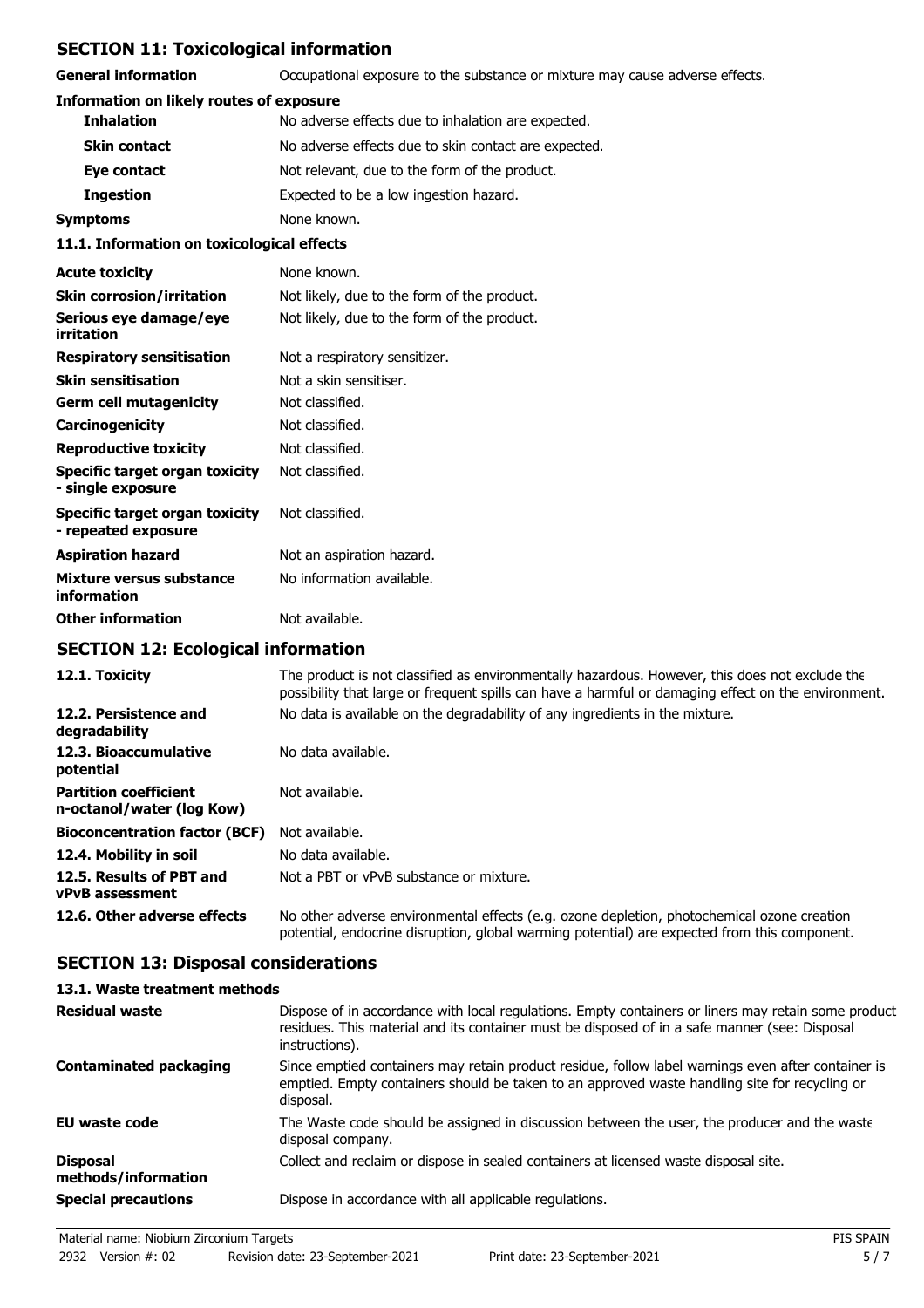# **SECTION 14: Transport information**

#### **ADR**

14.1. - 14.6.: Not regulated as dangerous goods. **RID**

14.1. - 14.6.: Not regulated as dangerous goods.

### **ADN**

14.1. - 14.6.: Not regulated as dangerous goods.

### **IATA**

14.1. - 14.6.: Not regulated as dangerous goods.

#### **IMDG**

14.1. - 14.6.: Not regulated as dangerous goods.

# **SECTION 15: Regulatory information**

**15.1. Safety, health and environmental regulations/legislation specific for the substance or mixture**

### **EU regulations**

**Regulation (EC) No. 1005/2009 on substances that deplete the ozone layer, Annex I and II, as amended** Not listed.

# **Regulation (EU) 2019/1021 On persistent organic pollutants (recast), as amended**

Not listed.

**Regulation (EU) No. 649/2012 concerning the export and import of dangerous chemicals, Annex I, Part 1 as amended**

Not listed.

**Regulation (EU) No. 649/2012 concerning the export and import of dangerous chemicals, Annex I, Part 2 as amended**

Not listed.

**Regulation (EU) No. 649/2012 concerning the export and import of dangerous chemicals, Annex I, Part 3 as amended**

Not listed.

**Regulation (EU) No. 649/2012 concerning the export and import of dangerous chemicals, Annex V as amended** Not listed.

**Regulation (EC) No. 166/2006 Annex II Pollutant Release and Transfer Registry, as amended** Not listed.

**Regulation (EC) No. 1907/2006, REACH Article 59(10) Candidate List as currently published by ECHA** Not listed.

### **Authorisations**

**Regulation (EC) No. 1907/2006, REACH Annex XIV Substances subject to authorization, as amended** Not listed.

### **Restrictions on use**

**Regulation (EC) No. 1907/2006, REACH Annex XVII Substances subject to restriction on marketing and use as amended**

Not listed.

**Directive 2004/37/EC: on the protection of workers from the risks related to exposure to carcinogens and mutagens at work, as amended.**

Not listed.

### **Other EU regulations**

**Directive 2012/18/EU on major accident hazards involving dangerous substances, as amended**

Not listed.

| <b>Other regulations</b>            | The product is classified and labelled in accordance with Regulation (EC) 1272/2008 (CLP<br>Regulation) as amended. |
|-------------------------------------|---------------------------------------------------------------------------------------------------------------------|
| <b>National regulations</b>         | Follow national regulation for work with chemical agents in accordance with Directive 98/24/EC, as<br>amended.      |
| 15.2. Chemical safety<br>assessment | No Chemical Safety Assessment has been carried out.                                                                 |

# **SECTION 16: Other information**

| <b>List of abbreviations</b> | Not available. |
|------------------------------|----------------|
| <b>References</b>            | Not available. |